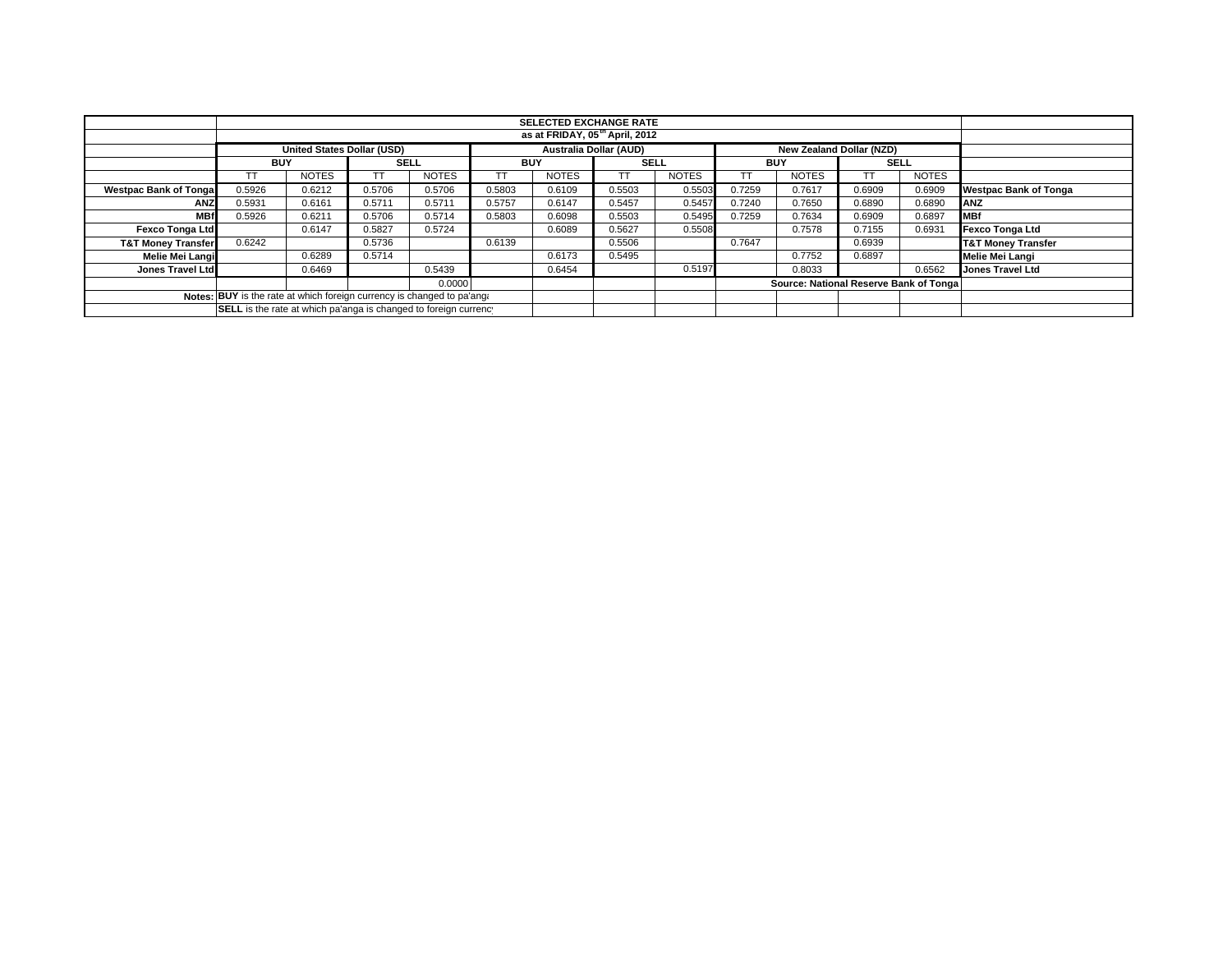|                               |                                                                         | <b>SELECTED EXCHANGE RATE</b><br>as at FRIDAY, 13 <sup>th</sup> April, 2012             |             |                           |        |              |        |              |            |                                        |        |              |                               |
|-------------------------------|-------------------------------------------------------------------------|-----------------------------------------------------------------------------------------|-------------|---------------------------|--------|--------------|--------|--------------|------------|----------------------------------------|--------|--------------|-------------------------------|
|                               |                                                                         | <b>Australia Dollar (AUD)</b><br>United States Dollar (USD)<br>New Zealand Dollar (NZD) |             |                           |        |              |        |              |            |                                        |        |              |                               |
|                               | <b>BUY</b>                                                              |                                                                                         | <b>SELL</b> | <b>SELL</b><br><b>BUY</b> |        |              |        |              | <b>BUY</b> | <b>SELL</b>                            |        |              |                               |
|                               | TT                                                                      | <b>NOTES</b>                                                                            | TT          | <b>NOTES</b>              | ТT     | <b>NOTES</b> | TТ     | <b>NOTES</b> | TΤ         | <b>NOTES</b>                           | TТ     | <b>NOTES</b> |                               |
| <b>Westpac Bank of Tongal</b> | 0.5986                                                                  | 0.6276                                                                                  | 0.5766      | 0.5766                    | 0.5763 | 0.6067       | 0.5463 | 0.5463       | 0.7218     | 0.7574                                 | 0.6868 | 0.6868       | <b>Westpac Bank of Tonga</b>  |
| <b>ANZ</b>                    | 0.5991                                                                  | 0.6221                                                                                  | 0.5771      | 0.5771                    | 0.5716 | 0.6106       | 0.5416 | 0.5416       | 0.7204     | 0.7614                                 | 0.6854 | 0.6854       | <b>ANZ</b>                    |
| <b>MBf</b>                    | 0.5986                                                                  | 0.6289                                                                                  | 0.5766      | 0.5780                    | 0.5763 | 0.6061       | 0.5463 | 0.5464       | 0.7218     | 0.7576                                 | 0.6868 | 0.6849       | <b>MBf</b>                    |
| Fexco Tonga Ltd               |                                                                         | 0.6209                                                                                  | 0.5799      | 0.5782                    |        | 0.6045       | 0.5505 | 0.5469       |            | 0.7542                                 | 0.7089 | 0.6897       | <b>Fexco Tonga Ltd</b>        |
| Rowenal                       |                                                                         |                                                                                         |             |                           |        |              | 0.6250 |              |            |                                        | 0.7463 |              | Rowena                        |
| <b>T&amp;T Money Transfer</b> | 0.6306                                                                  |                                                                                         | 0.5796      |                           | 0.6097 |              | 0.5466 |              | 0.7604     |                                        | 0.6898 |              | <b>T&amp;T Money Transfer</b> |
| Melie Mei Langi               |                                                                         | 0.6369                                                                                  | 0.5780      |                           |        | 0.6135       | 0.5464 |              |            | 0.7692                                 | 0.6849 |              | Melie Mei Langi               |
| Manal                         | 0.6206                                                                  | 0.6206                                                                                  | 0.5986      | 0.5986                    | 0.6063 | 0.6063       | 0.5763 | 0.5763       | 0.7568     | 0.7568                                 | 0.7218 | 0.7218       | Mana                          |
| Jones Travel Ltd              |                                                                         | 0.6532                                                                                  |             | 0.5496                    |        | 0.6411       |        | 0.5158       |            | 0.7995                                 |        | 0.6528       | <b>Jones Travel Ltd</b>       |
| <b>MoneyGram</b>              | 0.5910                                                                  |                                                                                         | 0.5586      |                           | 0.5678 |              | 0.5324 |              | 0.7305     |                                        | 0.6730 |              | MoneyGram                     |
|                               |                                                                         |                                                                                         |             | 0.0000                    |        |              |        |              |            | Source: National Reserve Bank of Tonga |        |              |                               |
|                               | Notes: BUY is the rate at which foreign currency is changed to pa'anged |                                                                                         |             |                           |        |              |        |              |            |                                        |        |              |                               |
|                               | <b>SELL</b> is the rate at which pa'anga is changed to foreign currency |                                                                                         |             |                           |        |              |        |              |            |                                        |        |              |                               |
|                               |                                                                         |                                                                                         |             |                           |        |              |        |              |            |                                        |        |              |                               |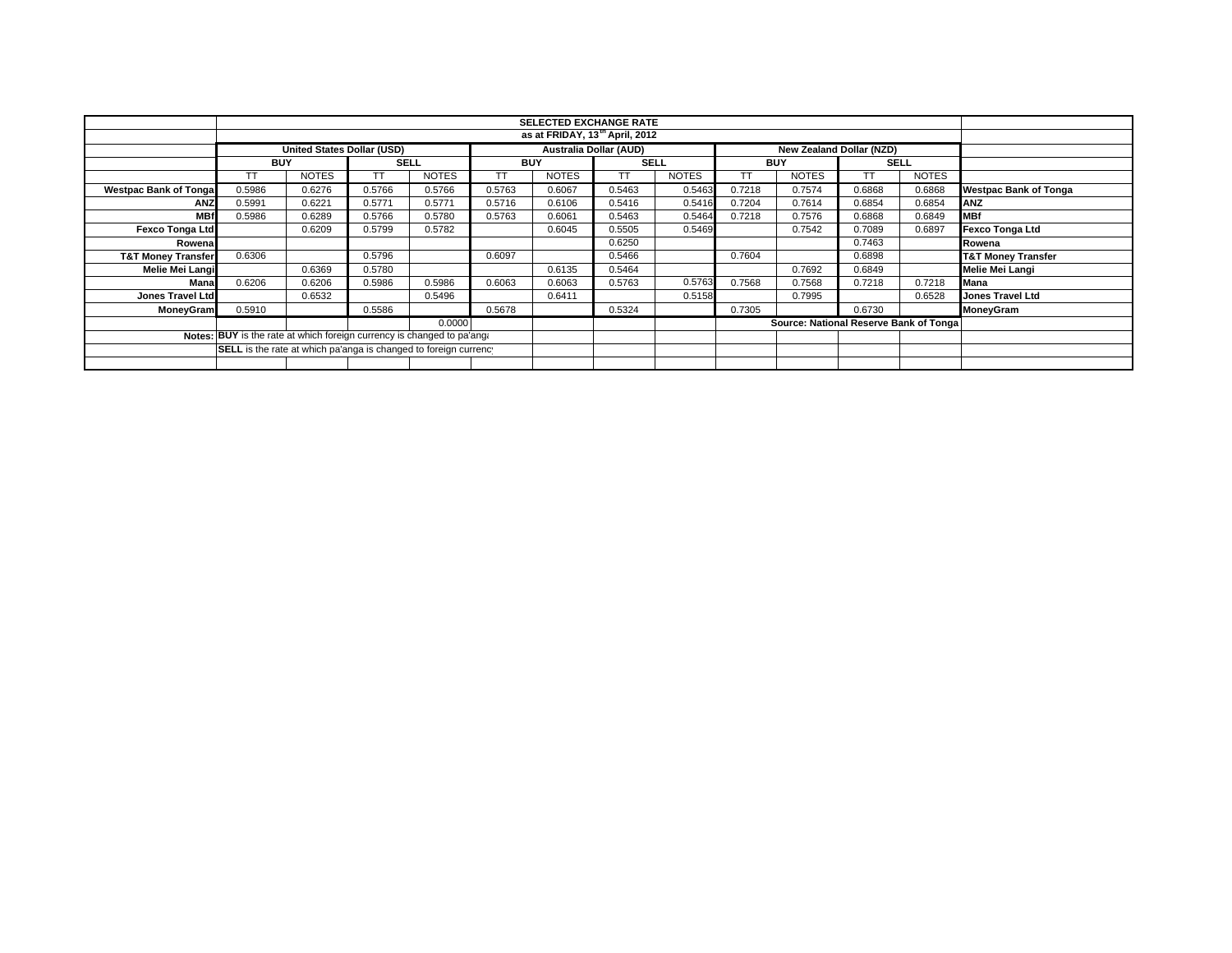|                               |                                                                         |                                                                                                |             |              |            | <b>SELECTED EXCHANGE RATE</b> |             |              |            |                                        |             |              |                               |  |  |
|-------------------------------|-------------------------------------------------------------------------|------------------------------------------------------------------------------------------------|-------------|--------------|------------|-------------------------------|-------------|--------------|------------|----------------------------------------|-------------|--------------|-------------------------------|--|--|
|                               |                                                                         |                                                                                                |             |              |            |                               |             |              |            |                                        |             |              |                               |  |  |
|                               |                                                                         | <b>United States Dollar (USD)</b><br><b>Australia Dollar (AUD)</b><br>New Zealand Dollar (NZD) |             |              |            |                               |             |              |            |                                        |             |              |                               |  |  |
|                               | <b>BUY</b>                                                              |                                                                                                | <b>SELL</b> |              | <b>BUY</b> |                               | <b>SELL</b> |              | <b>BUY</b> |                                        | <b>SELL</b> |              |                               |  |  |
|                               |                                                                         | <b>NOTES</b>                                                                                   |             | <b>NOTES</b> | TT         | <b>NOTES</b>                  | TТ          | <b>NOTES</b> | тт         | <b>NOTES</b>                           | TΤ          | <b>NOTES</b> |                               |  |  |
| <b>Westpac Bank of Tongal</b> | 0.5941                                                                  | 0.6228                                                                                         | 0.5721      | 0.5721       | 0.5776     | 0.6081                        | 0.5476      | 0.5476       | 0.7281     | 0.7639                                 | 0.6931      | 0.6931       | <b>Westpac Bank of Tonga</b>  |  |  |
| <b>ANZ</b>                    | 0.5946                                                                  | 0.6176                                                                                         | 0.5726      | 0.5726       | 0.5729     | 0.6119                        | 0.5429      | 0.5429       | 0.7261     | 0.7671                                 | 0.6911      | 0.6911       | <b>ANZ</b>                    |  |  |
| Fexco Tonga Ltd               |                                                                         | 0.6162                                                                                         | 0.5804      | 0.5738       |            | 0.6059                        | 0.5568      | 0.5482       |            | 0.7601                                 | 0.7136      | 0.6951       | <b>Fexco Tonga Ltd</b>        |  |  |
| Rowena                        |                                                                         |                                                                                                |             |              |            |                               | 0.6134      |              |            |                                        | 0.7462      |              | Rowena                        |  |  |
| <b>T&amp;T Money Transfer</b> | 0.6258                                                                  |                                                                                                | 0.5751      |              | 0.6111     |                               | 0.5479      |              | 0.7669     |                                        | 0.6961      |              | <b>T&amp;T Money Transfer</b> |  |  |
| Melie Mei Langi               |                                                                         | 0.6289                                                                                         | 0.5714      |              |            | 0.6173                        | 0.5464      |              |            | 0.7752                                 | 0.6944      |              | Melie Mei Langi               |  |  |
| Mana                          | 0.6161                                                                  | 0.6161                                                                                         | 0.5941      | 0.5941       | 0.6076     | 0.6076                        | 0.5776      | 0.5776       | 0.7631     | 0.7631                                 | 0.7281      | 0.7281       | Mana                          |  |  |
| Jones Travel Ltd              |                                                                         | 0.6485                                                                                         |             | 0.5453       |            | 0.6425                        |             | 0.5170       |            | 0.8055                                 |             | 0.6582       | <b>Jones Travel Ltd</b>       |  |  |
| <b>MoneyGram</b>              | 0.5910                                                                  |                                                                                                | 0.5586      |              | 0.5678     |                               | 0.5324      |              | 0.7331     |                                        | 0.6754      |              | MoneyGram                     |  |  |
|                               |                                                                         |                                                                                                |             | 0.0000       |            |                               |             |              |            | Source: National Reserve Bank of Tonga |             |              |                               |  |  |
|                               | Notes: BUY is the rate at which foreign currency is changed to pa'anged |                                                                                                |             |              |            |                               |             |              |            |                                        |             |              |                               |  |  |
|                               | SELL is the rate at which pa'anga is changed to foreign currency        |                                                                                                |             |              |            |                               |             |              |            |                                        |             |              |                               |  |  |
|                               |                                                                         |                                                                                                |             |              |            |                               |             |              |            |                                        |             |              |                               |  |  |